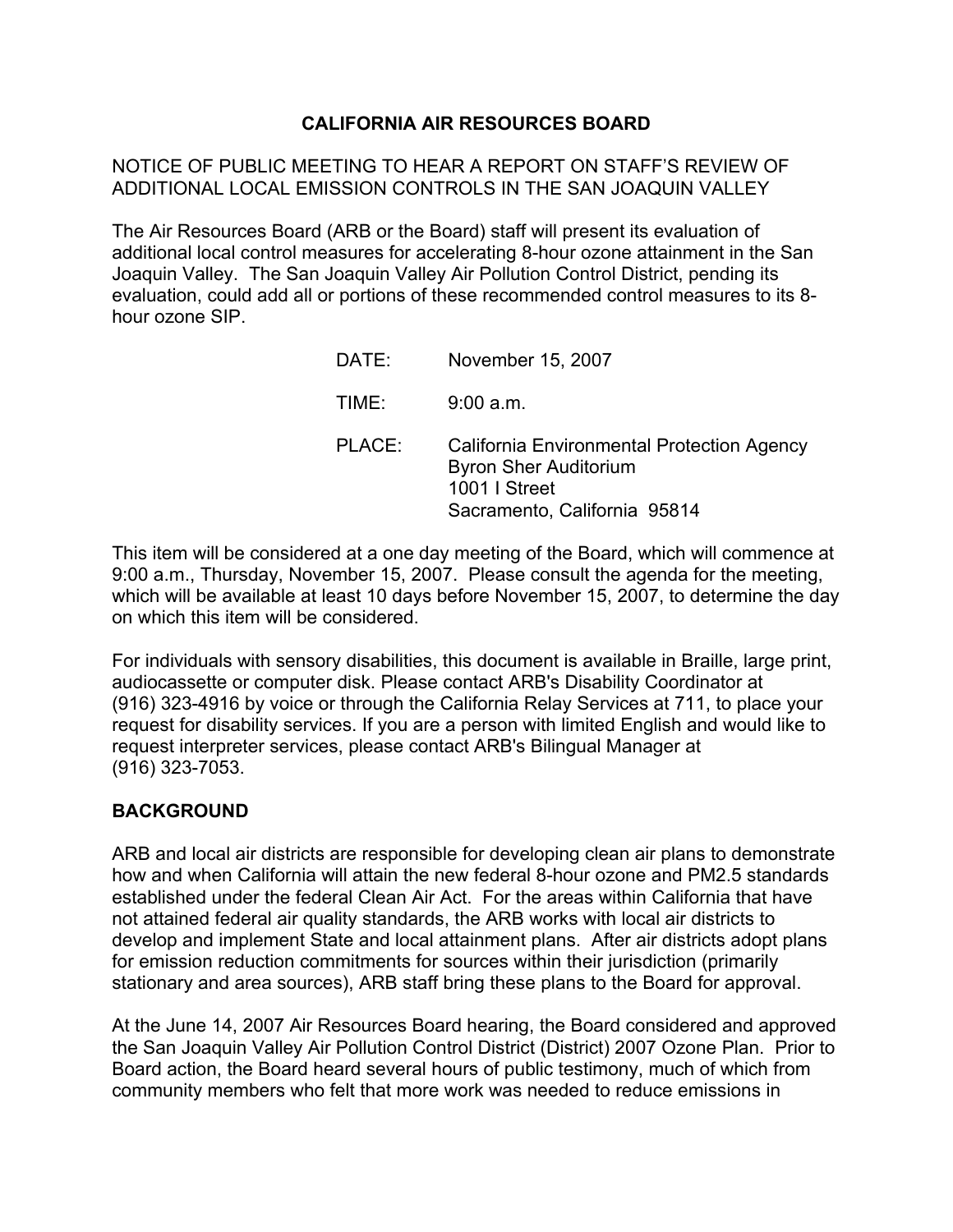advance of a 2024 "extreme" ozone attainment date. The public comments also indicated that significant work must be done to reach out to the public and build public trust.

Following this lengthy public comment, the Board approved the 2007 Ozone Plan and the District's request for reclassification to an "extreme" nonattainment status. However, in response to the public call for expedited clean air progress, the Board directed ARB staff to evaluate ways to further reduce emissions and report back to the Board within six months on any additional emission control opportunities identified during this effort. The Board also directed staff to convene a task force and hold a series of town hall meetings in Valley communities to get input from the public on the staff's review.

Staff has complied with the Board's direction and has prepared a staff report which contains staff's evaluation. The evaluation takes into account the fact that in September 2007, the Board approved the 2007 State Strategy for California's State Implementation Plan for reducing ozone and fine particulate matter (State Strategy). The State Strategy included strengthening commitments for additional emission reduction in the San Joaquin Valley from mobile sources beyond those identified in the proposed state strategy released in June 2007. Because the Board approved the revised 2007 State Strategy in September, the staff report focuses on ARB staff's review of stationary source emissions and opportunities to reduce those emissions in the effort to expedite ozone air quality progress in the San Joaquin Valley.

### **SCOPE OF STAFF REPORT**

ARB staff's evaluation focused primary on the current and proposed rules and policies of the District's oxides of nitrogen (NOx) control strategies. The purpose of the evaluation was to identify whether there might be additional strategies that the SJVUAPCD could evaluate for potential to provide additional NOx emissions reductions from stationary sources. To do this, staff looked at the District's stationary source inventory, its current and proposed rules for several stationary source categories, measures in the District's 2007 Ozone Plan, and the District's Best Available Control Technology program. Staff's review also considered the August 2007 draft document entitled Clearing the Air: A Path to Clean Air by 2017, prepared by the International Sustainable System Resource Center.

# **AVAILABILITY OF DOCUMENTS**

Copies of the staff report may be obtained from the Board's Public Information Office, 1001 "I" Street, 1<sup>st</sup> Floor, Environmental Services Center, Sacramento, CA 95814, (916) 322-2990. The staff report will be available to the public on November 5, 2007, and will be posted on the ARB website at<http://www.arb.ca.gov/planning/sip/sip.htm>.